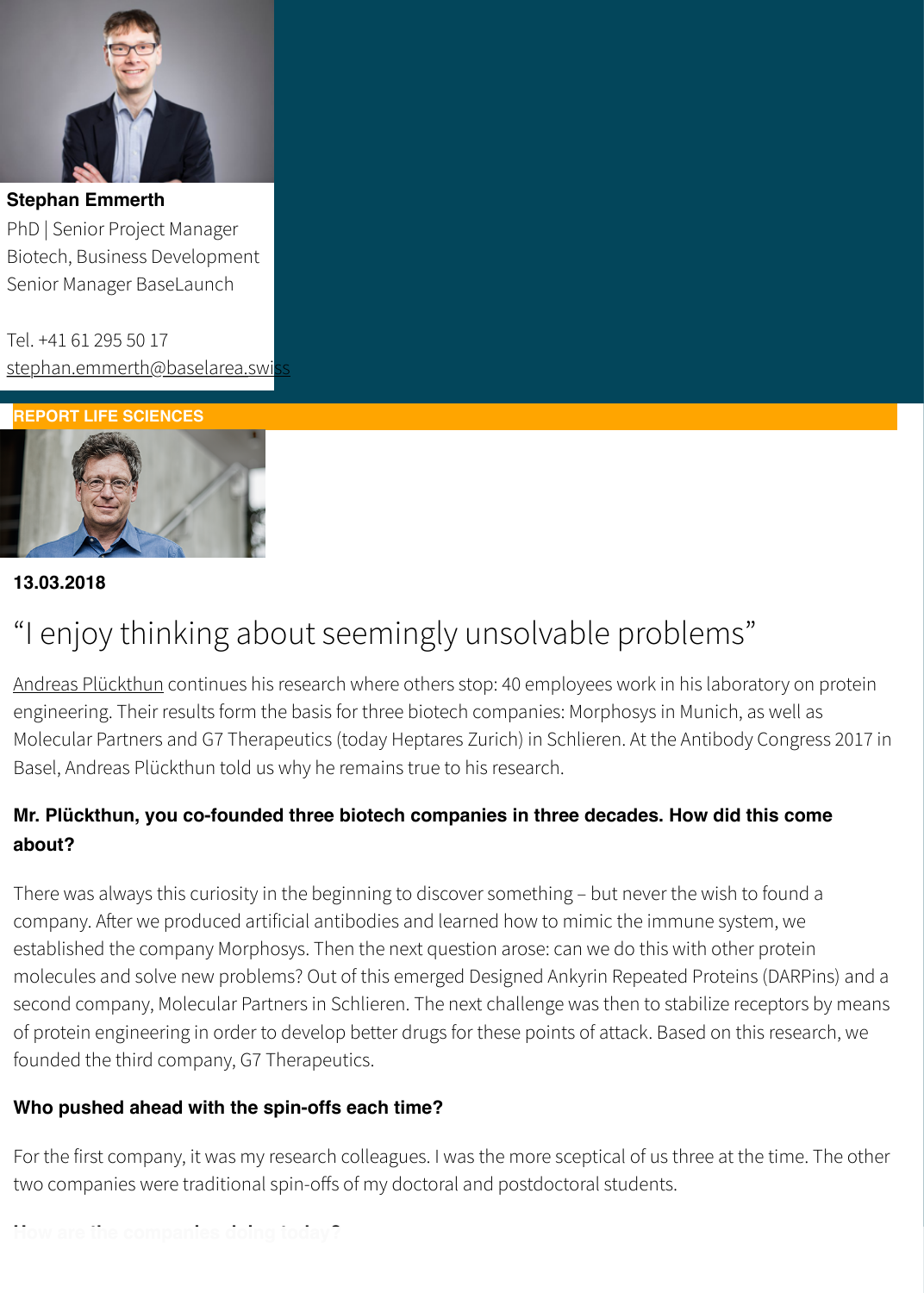Morphosys now has 430 employees and recently celebrated its 25th anniversary. We also received the first FDA approval for an antibody that is now available on the market. This is one of the few companies that is still doing exactly what we once wrote in the business plan, and successfully too. Molecular Partners has 130 employees, several Phase 2 and 3 studies, and, like Morphosys, is listed on the stock exchange. G7 Therapeutics was sold to the British company Heptares, which in turn belongs to the Japanese company Sosei. In short: all companies are doing well. I don't consider founding a company to be a particular achievement. The achievement is more that the companies are flourishing and bringing drugs to the market.

## **What changes have you noticed over the decades when it comes to founding a company?**

The climate has changed completely. It was totally against the grain in Europe 25 years ago to found a biotech company. That's why people went to California. At a symposium in America, I was once introduced as a researcher and a founder with the words; "He's like us." It was very common there for a long time to be both a researcher and an entrepreneur. That scepticism has since disappeared here, and founding a company is now judged positively. A venture capital scene has also developed since then. To be fair, I have to say that it helps investors if you've already successfully founded a company. The first deal is always the hardest.

# **You seem to be quite successful when it comes to founding companies. Did it ever tempt you to move to one of your companies?**

It was never a question for me to leave the university. It's an incredible privilege to be paid by the state to do crazy things. I always wanted to think about the next challenge at the university. Not having to account for quarterly profits is the only way forward in this context. In a company that conducts research with money from investors, you simply cannot undertake the type of risky and long-term projects that interest me. But I can say that thanks to the companies that are based on my research, I have repaid my dividends and created many jobs.

# **So you'll continue to devote yourself to basic research. Can this be steered towards commercialization at all?**

We've always wanted to solve a problem that seemed important enough to us. At some point in the research the question arises of how to use the results, what you can make of them. If we hadn't commercialized the results, the problems would have simply stopped at an interesting point. We would have stopped halfway along. This is comparable to a coming up with blueprint for a computer and then not building it. By founding the companies, we could ensure that the projects would continue.

## **Is there any collaboration with industry within the scope of your research?**

Direct collaboration between the pharmaceutical industry and our laboratory has never worked properly. Expectations and time horizons are very different. We develop new ideas and concepts that are often not exactly in keeping with large-scale pharmaceutical research. I don't think anyone will feel offended when I say that the pharmaceutical industry is very conservative. We do have many contacts but hardly any collaboration. That being said, our spin-offs work very well with the pharmaceutical industry.

## **Which topics would you like to focus on next?**

We are researching artificial viruses that cannot reproduce. The viruses should produce proteins directly in the body that are needed as therapeutic agents. This is so far away from practical implementation that such a project is only possible at a university. But I am absolutely convinced that it would have enormous significance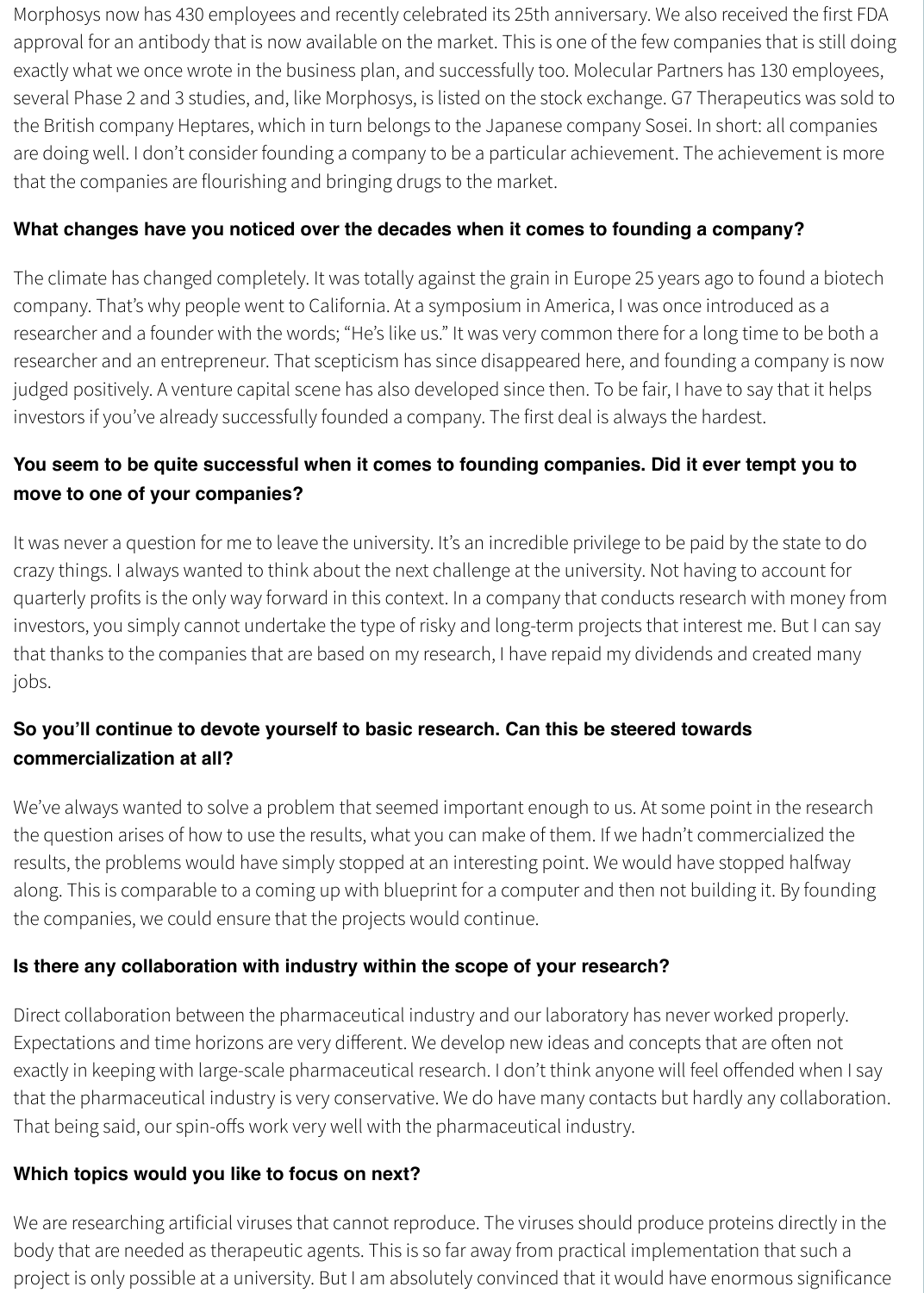director of the department of biochemistry at the University of Zurich. Andreas Plückthun was appoi faculty of the University of Zurich as a Full Professor of biochemistry in 1993. Plückthun was group leader at Max Planck Institute of Biochemistry, Germany (1985-1993). He was elected to the European Molecu Organization (EMBO) in 1992, and named a member of the German National Academy of Science (Le in 2003. He is cofounder of the biotechnology companies Morphosys (Martinsried, Germany), Molecu Partners AG (Zürich-Schlieren, Switzerland) and G7 Therapeutics (Zürich-Schlieren, Switzerland).

Interview: Annett Altvater and Stephan Emmerth, BaselArea.swiss

#### **Categories**

|  | Life Sciences, Innovation, Supporting Entrepreneurs |
|--|-----------------------------------------------------|
|  |                                                     |
|  |                                                     |

····························································································································································································································································································································

[·······························](https://www.bioc.uzh.ch/teaching/study-overview/lecturers/andreas-plueckthun/)·····························································································································································································································································································

····························································································································································································································································································································

#### **Tags**

| Entrepreneurs     Health     Innovation     Interview     R&D |  |  |  |  | Research |
|---------------------------------------------------------------|--|--|--|--|----------|
|---------------------------------------------------------------|--|--|--|--|----------|

#### **Your comment** ····························································································································································································································································································································

[Your email ad](https://www.baselarea.swiss/baselarea-swiss/channels/innovation-report.html?filter=life-sciences)[dress will no](https://www.baselarea.swiss/baselarea-swiss/channels/innovation-report.html?filter=innovation)t [be published. Compulsory](https://www.baselarea.swiss/baselarea-swiss/channels/innovation-report.html?filter=supporting-entrepreneurs) fields are marked with an asterisk (\*).

| Name*    |             |
|----------|-------------|
| Email*   |             |
| Website  |             |
| Comment* |             |
|          | <b>Send</b> |